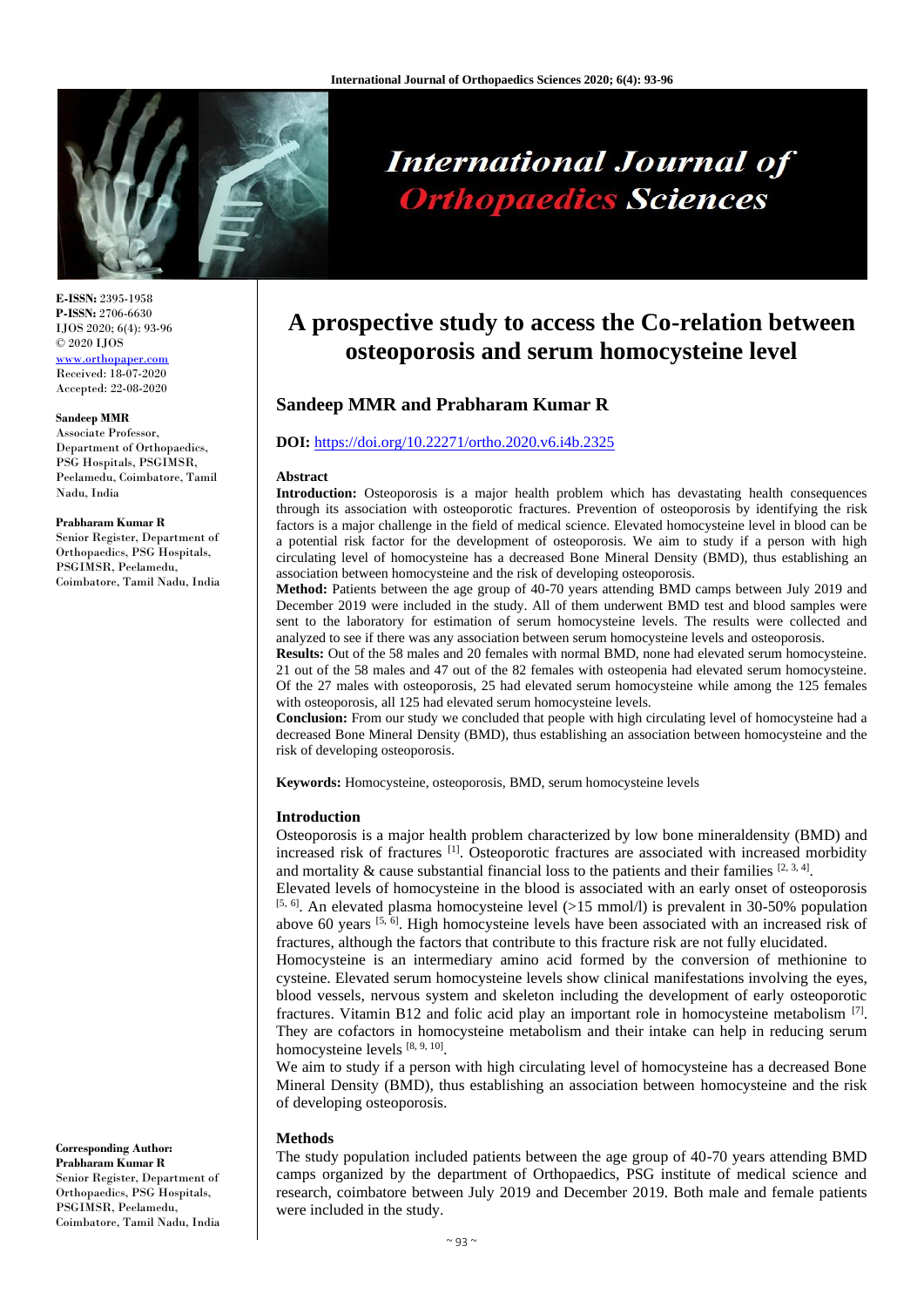Patients with previous fractures and those on long term steroids were excluded from the study.All of them underwent BMD test by DEXA scan. Blood samples were collected and sent to the laboratory for estimation of serum homocysteine levels.

#### **The BMD values were interpreted as follows**

Normal: 1 to -1

Osteopenia: -1 to -2.5

Osteoporosis: Below -2.5

The normal serum homocysteine level: 15 mmol/L

The results of both BMD scan and serum homocysteine levels were collected and analyzed to see if there was

any association between serum homocysteine levels and osteoporosis.

#### **Results**

During the study period of 6 months, 370 patients attending the BMD camps fell into our inclusion criteria and wereincluded in our study. Of them 143 were males and 227 were females (Table 1).

**Table 1:** Age Distribution

| Age group (years) | <b>Males</b> | <b>Females</b> |
|-------------------|--------------|----------------|
| $40 - 50$         |              |                |
| $51 - 60$         |              |                |
| $61 - 70$         |              |                |
| Total             |              |                |

The average BMD in the age group of 40-50 years was -0.72 in males and -1.6 in females. In the 51-60 years age group it was -1.47 in males and -2.53 in females. The average in 61-70 years age group was -2.61 in males and -3.4 in females (Table 2).

**Table 2:** Average BMD levels

| Age group (years) | <b>Males</b> | <b>Females</b> |
|-------------------|--------------|----------------|
|                   |              | -16            |
| $51 - 60$         |              |                |
|                   |              |                |

In the patients with normal BMD the average serum homocysteine level was 5.4 mmol/L in males and 7.2 mmol/L in females. Osteopenic individuals showed an average serum homocysteine level of 14.1 mmol/L in males and 16.2 mmol/L in females. Those with osteoporosis showed average serum homocysteine level of 38.7 mmol/L in males and 46.1 mmol/L in females (Table 3).

**Table 3:** Average serum homocysteine levels

| <b>RMD</b>   | Males $(mmol/L)$ | Females (mmol/L) |
|--------------|------------------|------------------|
| Normal       |                  |                  |
| Osteopenia   | 4                | 16.2             |
| Osteoporosis |                  |                  |

Of the 43 males in the 40-50 years age group, 7 were osteopenic and the rest had normal BMD, while among the 61 females in the same age group, 35 were osteopenic and 6 were osteoporotic. Among the 73 males in the 51-60 years age group, 46 were osteopenic and 5 were osteoporotic, while among the 112 females in the same age group, 47 were osteopenic and 65 were osteoporotic. Out of the 27 males in the 61-70 years age group, 5 were osteopenic and 22 were osteoporotic, while among the 54 females in the same age group all 54 were found to have osteoporosis (Table 4).

**Table 4:** Age and sex wise distribution of BMD results.

|              | $40 - 50$ vears |        | 51-60 years |        | $61-70$ years |               |
|--------------|-----------------|--------|-------------|--------|---------------|---------------|
| <b>BMD</b>   | Male            | Female | <b>Male</b> | Female | <b>Male</b>   | <b>Female</b> |
| Normal       | 36              | 20     | 22          | Nil    | Nil           | Nil           |
| Osteopenia   |                 | 35     | 46          | 47     |               | Nil           |
| Osteoporosis | Nil             | O      |             | 65     | 22            | 54            |
| Total        | 43              |        | 73          | 112    | 27            | 54            |

Out of the 58 males and 20 females with normal BMD, none had elevated serum homocysteine. 21 out of the 58 males and 47 out of the 82 females with osteopenia had elevated serum homocysteine. Of the 27 males with osteoporosis, 25 had elevated serum homocysteine while among the 125 females with osteoporosis, all 125 had elevated serum homocysteine levels (Table 5).

**Table 5:** Relation between BMD and elevated serum homocysteine.

|                   | <b>Male</b> |                             | Female     |                                    |
|-------------------|-------------|-----------------------------|------------|------------------------------------|
| <b>BMD</b>        | <b>BMD</b>  | S. Homocysteine<br>elevated | <b>BMD</b> | S. Homocysteine<br><b>Elevated</b> |
| Normal            | 58          | Nil                         | 20         | Nil                                |
| <b>Osteopenia</b> | 58          |                             | 82         |                                    |
| Osteoporosis      |             | 25                          | 125        | 125                                |
| Total             | 43          | 46                          | 227        | 172                                |

#### **Discussion**

Osteoporosis is a metabolic bone disease. It is the leading cause of fractures with advancing age leading to pain, hospitalization and increased financial burden to the patient and his family. Even though it is considered as a normalageing process, osteoporosis can be prevented and treated if detected early. Elevated serum homocysteine level or hyperhomocysteinemia is considered to be one of the possible modifiable risk factors of osteoporosis.

Homocysteine is a sulfur containing amino acid that is formed by methionine metabolism. It is metabolized in the body by remethylation or trans-sulfuration pathway (Fig.1).

The normal serum homocysteine level is considered to be below 15mmol/L. A raised serum homocysteine level can bedue to multiple factors - lifestyle, diet, hormonal [11]. Hyperhomocysteinemia is considered to be a potential risk factorfor the development of osteoporosis  $^{[12, 13]}$ . Vitamin B12 acts as a co-factor in the remethylation of homocysteine to methylene [14]. Hence vitamin B12 deficiency can lead to elevated serum homocysteine levels.

A study done by van Meurs *et al.* concluded that elevated serum homocysteine levels lead to a 2 fold increase in the incidence of fractures [15]. Another study by Bucciarelli *et al.* showed inverse association of serum homocysteine and BMD in post- menopausal women [16]. Tyagi *et al.* concluded that hyperhomocysteinemia can lead to reduced blood flowin the bones compromising bone quality [17]. A study done by Enneman *et al.* in 2014 showed that elevated serum homocysteine was associated with a decreased BMD<sup>[18]</sup>.

Similarly in our study we found an inverse correlation between serum homocysteine levels and BMD. Out of the 58 malesand 20 females with normal BMD, none had elevated serum homocysteine. 36% males (21 out of 58) and 57% females (47 out of 82) with osteopenia had elevated serum homocysteine levels. However when it came to people with osteoporosis on BMD, 93% males (25 out of 27) and 100% of females (125 out of 125) had elevated serum homocysteine levels. The average serum homocysteine levels in osteoporotic individuals were 38.7 mmol/L in males and46.1 mmol/L in females. Hence we see a definite relation between elevated serum homocysteine level and osteoporosis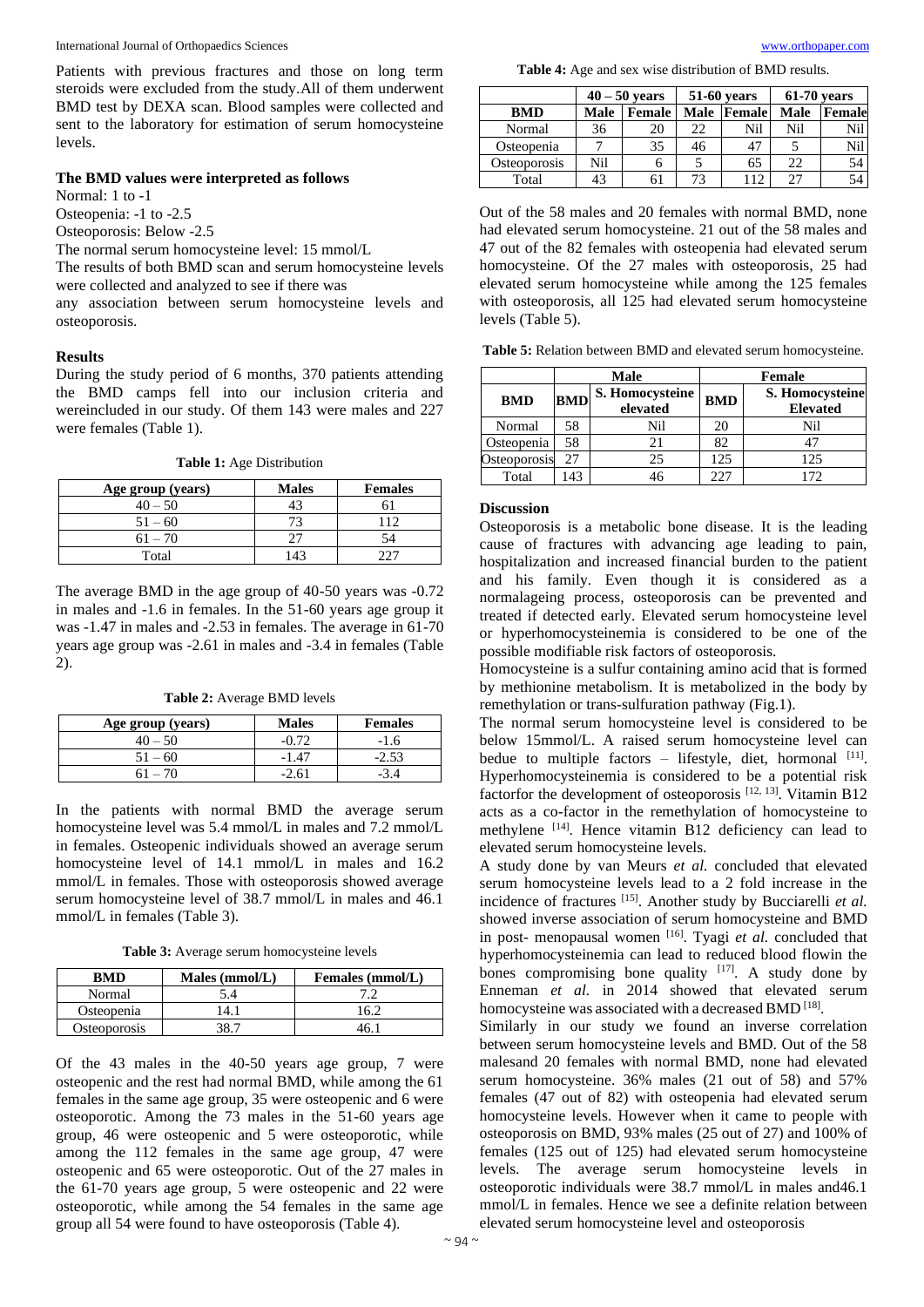

**Fig 1:** Homocysteine metabolism pathway

#### **Conclusion**

Osteoporosis is a major health problem which has devastating health consequences through its associationwith osteoporotic fractures. Prevention of osteoporosis by identifying the risk factors is a major challenge in the field of medicine. Bone metabolism is affected by homocysteine. Elevated homocysteine level in blood isa potential risk factor for the development of osteoporosis.

From our study we concluded that people with high circulating level of homocysteine had a decreased Bone Mineral Density (BMD), thus establishing an association between homocysteine and the risk of developing osteoporosis. Vitamin B12 and folic acid play an important role in homocysteine metabolism [7] .

Supplementation with vitamin B12 and folic acid has been shown to normalize plasma homocysteine levels. This could reverse the problem of impaired bone health

and osteoporosis and help in preventing osteoporotic

#### **References**

- 1. Consensus Development Conference on Osteoporosis. Hong Kong, April 1–2, 1993. Am J Med. 1993; 95(5A):1S-78S.
- 2. Ray NF, Chan JK, Thamer M, Melton LJ. Medical expenditures for the treatment of osteoporotic fractures in the United States in 1995: report from the National Osteoporosis Foundation. J Bone Miner Res. 1997; 12:24-35.
- 3. Melton LJ. Adverse outcomes of osteoporotic fractures in the general population. J Bone Miner Res. 2003; 18(6):1139-41.
- 4. Center JR, Nguyen TV, Schneider D, Sambrook PN, Eisman JA. Mortality after all major types ofosteoporotic fracture in men and women: an observational study. Lancet. 1999; 353:878-82.
- 5. Harpey JP, Rosenblatt DS, Cooper BA, Le Moel G, Roy C, Lafourcade J *et al.* Homocystinuria caused by5,10 methylenetetrahydrofolate reductase deficiency: a case in an infant responding to methionine, folinic acid, pyridoxine, and vitamin B12 therapy. J Pediatr. 1981;

98:275-8.

- 6. Mudd SH, Skovby F, Levy HL *et al.* The natural history of homocystinuria due to cystathionine betasynthase deficiency. Am J Hum Genet. 1985; 37:1-31.
- 7. A de Bree, NM van der Put, LI Mennen *et al.* Prevalences of Hyperhomocysteinemia, unfavourable cholesterol profile and hypertension in European populations, European Journal of Clinical Nutrition. 2005; 59(4):480-488.
- 8. W Wouters-Wesseling, AEJ Wouters, CN Kleijer, JG Bindels, CPGM de Groot, WA van Staveren, Study of the effect of a liquid nutrition supplement on the nutritional status of psycho-geriatric nursing home patients," European Journal of Clinical Nutrition. 2002; 56(3):245- 251.
- 9. R. Clarke, Lowering blood homocysteine with folicacid based supplements: meta-analysis ofrandomised trials," British Medical Journal. 1998; 316(7135):894-898.
- 10. AM Kuzminski, EJ Del Giacco, RH Allen, SP Stabler, J Lindenbaum. Effective treatment of cobalamin deficiency with oralcobalamin, Blood. 92(4):1191-1198,
- 11. Eussen SMP, De Groot PMG, Clarke R *et al.* Oral cyanocobalamin supplementation in older people with vitamin B 12 deficiency: a dose-finding trial. Arch Int Med. 2005; 165(10):1167-1172.
- 12. McLean RR, Jacques PF, Selhub J, Tucker KL, Samelson EJ, Broe KE *et al.* Homocysteine as a predictive factor for hip fracture in older persons. N Engl J Med. 2004; 351:2042–2049.
- 13. Hermann M, Schmidt PJ, Umanskaya N, wagner A, Taban-Shomal, widmann T *et al.* The role of Hyperhomocysteinemia as well as folate, vitamin B(6) and B(12) deficiencies in osteoporosis: a systematic review. Clin Chem. Lab Med. 2007; 45:1621-1632.
- 14. Clark R, Refsum H, Birks J *et al.* Screening for vitamin B 12 and folate deficiency in older persons.Am J ClinNutr. 2003; 77:1241-1247.
- 15. VanMeurs JBJ, Dhonukshe-Rutten RAM, Pluijm SM, van der Klift M, de Jonge R, Lindemans J *et al.* Homocysteine levels and the risk of osteoporotic fracture.